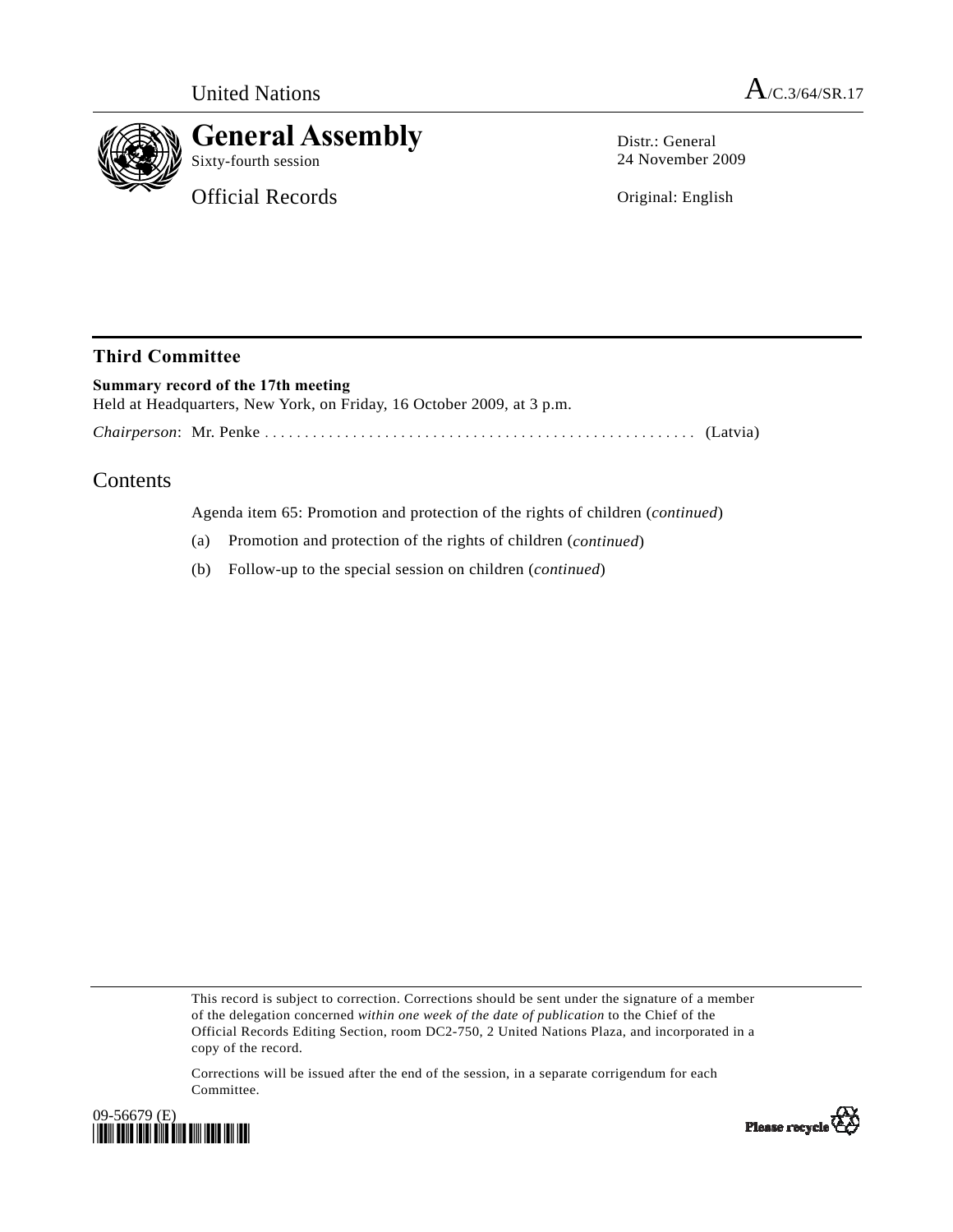*The meeting was called to order at 3.00 p.m.* 

**Agenda item 65: Promotion and protection of the rights of children** (*continued*) (A/64/315)

- **(a) Promotion and protection of the rights of children** (*continued*) (A/64/172, A/64/182- E/2009/110 and A/64/254)
- **(b) Follow-up to the special session on children**  (*continued*) (A/64/285)

1. **Ms. Ivanović** (Serbia) said that her Government had adopted a national action plan on children for the years 2004-2015. Its main goals were reducing poverty, providing quality education and health care, improving the status of children with disabilities and protecting children from abuse, neglect, exploitation and violence. The plan had also led to the adoption in 2005 and 2008 of two protocols governing different aspects of child protection from abuse and neglect. Serbia was working tirelessly to establish a comprehensive national system for the protection and promotion of children's rights in compliance with the Convention on the Rights of the Child. In that connection, a number of Government bodies had been created, among them the Council on the Rights of the Child, which promoted children's participation in devising and implementing policies on their rights.

2. While there was a solid legal and institutional framework for the protection and promotion of children's rights in Serbia, much remained to be done, particularly with regard to children with disabilities, children lacking parental care and Roma children. To that end, her Government would continue to work closely with civil society, the private sector and international organizations to improve the situation of all children at the national level.

3. **Ms. Zahir** (Maldives) said that, while her Government was committed to promoting and protecting child welfare, it was currently grappling with a number of challenges, among them the rising number of children using illicit narcotics. The welfare of children born to substance-abusing parents was another matter of concern, particularly given the absence of an institutional foster care system. That gap could be filled by civil society groups but for the fact that local NGOs lacked trained professionals, a difficulty further compounded by severe resource constraints, which hindered civil society outreach and awareness activities. In order to address these problems

and fulfil its obligations under the Convention, the Maldives was establishing a childcare system that would institutionalize child welfare at the national level.

4. Her country had recently witnessed an alarming increase in the number of reported cases of abuse and violence against children, including sexual violence and exploitation. Tougher sentencing guidelines for child sex-offenders had been introduced early the previous year. The fundamental right to both primary and secondary education was guaranteed by the Constitution of the Maldives. However, the rising number of girls prevented from attending school in some island communities was indicative of a worrisome trend towards extremism that posed a particular threat to the rights of the girl child. Furthermore, the lack of empirical data on child protection issues within the existing, limited child protection system made it difficult to assess the extent of children's vulnerability in the Maldives.

5. Faced with severe budgetary constraints as a result of the global financial crisis, her Government was forced to restrict all public expenses until the global economy picked up. In the meantime, the Maldives was working to reinforce the international legal regime by adopting legislation that contained child-related policies aimed at achieving standards in that area.

6. **Mr. Koterec** (Slovakia) said that giving voice to children would require the international community to pay closer attention to the aspirations and needs that children voiced. In that connection, Slovakia had introduced a Human Rights Council resolution, on behalf of almost 50 countries, on an Open-ended Working Group on an optional protocol to the Convention on the Rights of the Child to provide a communications procedure complementary to the reporting procedure under the Convention. As the resolution had been adopted by the Council, the Working Group would meet in Geneva in December 2009 to explore the possibility of elaborating the optional protocol.

7. **Ms. Dali** (Tunisia) said that her Government had taken a number of practical measures aimed at protecting the rights of all children regardless of gender, such as the development of a second national plan on childhood for the years 2002-2010; the creation of a centre for information, training,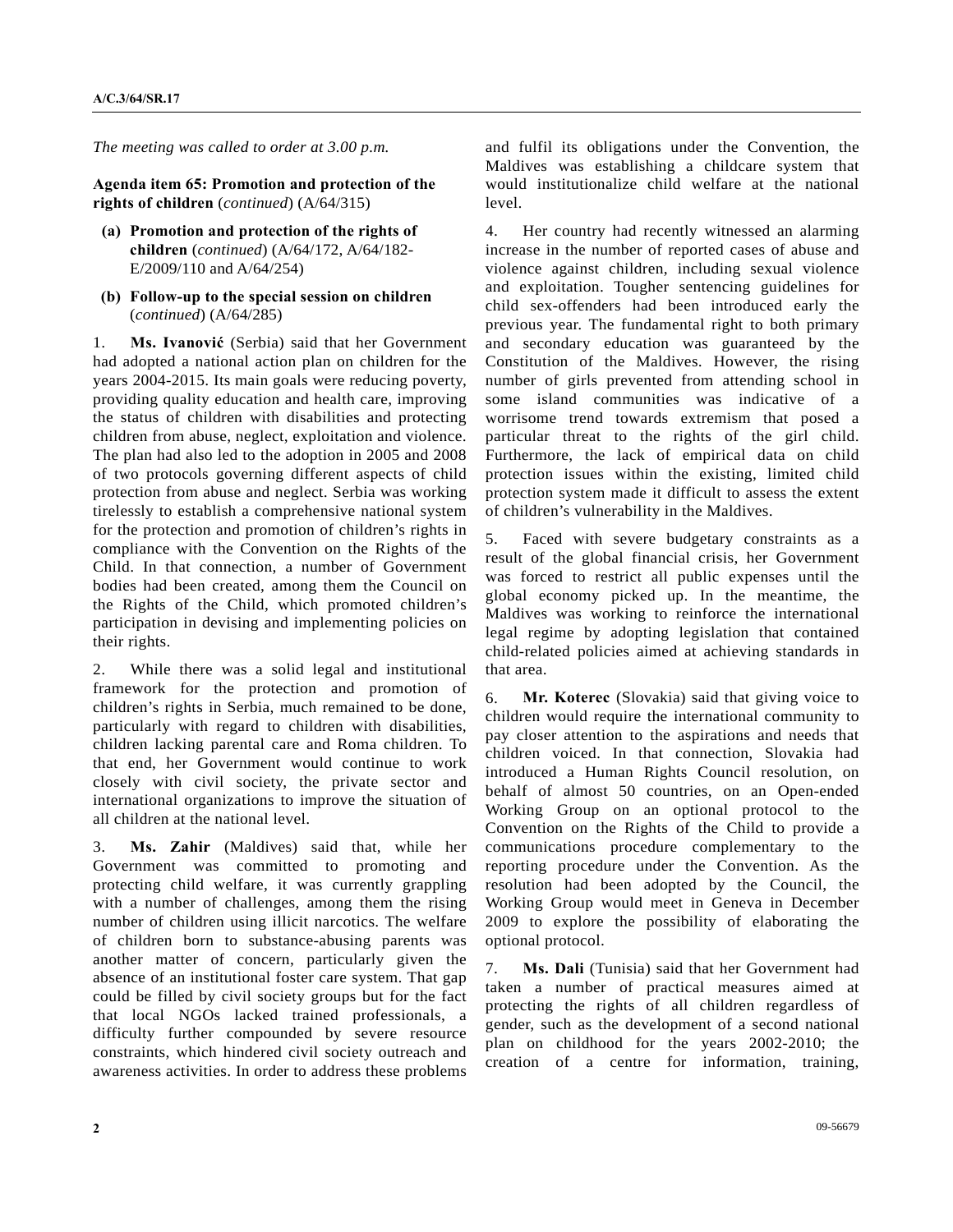documentation and study relating to the protection of the rights of the child; and the establishment of a child parliament, which served as a space for children to learn democratic values. Moreover, 2008 had been declared national year of dialogue with young people, affirming the importance of listening to children and encouraging them to express their views.

8. Tunisia paid particular attention to the situation of children at risk; to that end, it had established centres in which, through the coordinated efforts of the Government, public institutions and civil society, children at risk were cared for and supported. Furthermore, the Government had designated child protection officers to intervene on behalf of children in difficult situations. In 2008 over 1,000 children at risk had been given shelter.

9. **Mr. Pak** Tok Hun (Democratic People's Republic of Korea) said that 20 years after the adoption of the Convention on the Rights of the Child, despite international efforts, children continued to fall prey to exploitation, abuse, hunger and poverty. Member States must take practical action to remedy the plight of children in such situations and to promote their rights and welfare. International cooperation was also necessary, but attempts to politicize such cooperation should not be allowed. Furthermore, developed countries should fulfil their aid commitments to the developing world so as to support the latter's efforts to attain the child-related targets set forth in the Millennium Development Goals and in the "World Fit for Children" document.

10. The Democratic People's Republic of Korea had always considered children and their welfare to be of the utmost importance, as the cornerstone of the country's future. It had taken concrete steps toward promoting and protecting the rights of children, namely, through legal guarantees of those rights, provision of universal compulsory free education and free medical care. His Government had submitted its combined third and fourth periodic report on the implementation of the Convention for review by the Committee on the Rights of the Child earlier that year.

11. **Ms. Buheji** (Bahrain) said that the Bahraini Constitution and the National Charter accorded special attention and protection to the family unit, as the basis of society, as well as specific protection of children from exploitation, and ethical, physical or psychological negligence. Her country had acceded to

a number of international conventions on children's rights, chief among them the Convention on the Rights of the Child and International Labour Organization conventions on child labour. In implementation of those conventions, Bahrain had taken a number of practical steps, including the creation of a national commission on childhood that aimed to improve children's living standards.

12. Her Government was working to coordinate and unify the efforts of all Government institutions dealing with children's issues, in addition to supporting the activities of civil society and voluntary organizations working in the same area. With regard to child protection, Bahrain had conducted a review of childrelated laws in order to arrive at a set of appropriate recommendations that would consolidate the gains made in that field. Furthermore, the Ministry of Development had established a centre for child protection, among other such institutions. Advanced educational technologies had been used to develop and update educational curricula and teaching methods. Community organizations had also assumed a role in educating children, particularly where their rights were concerned, through television programmes aimed at alerting children to potential abuse.

13. **Ms. Polo** (Togo) said that her Government was committed to providing children with the material conditions, moral and social guidance and legal framework that they needed in order to thrive. In that connection, a number of legislative and regulatory measures had been taken, including a ban on female genital mutilation and amendments to the child code that set the legal marriage age for both sexes at 18 and guaranteed a child's right to inheritance regardless of gender.

14. Her Government was working at all levels to combat child trafficking in Togo and in the subregion by organizing national conferences on the subject and workshops on a child trafficking database. Moreover, with the technical and financial support of the United Nations Office on Drugs and Crime, the Ministry of Child Protection had launched an awareness-raising campaign that targeted cinema audiences across the country, particularly those in areas with a high incidence of child trafficking. In order to provide assistance to child victims of violence and to prevent potential cases of violence against children from occurring, her Government had set up a toll-free and anonymous child protection telephone line.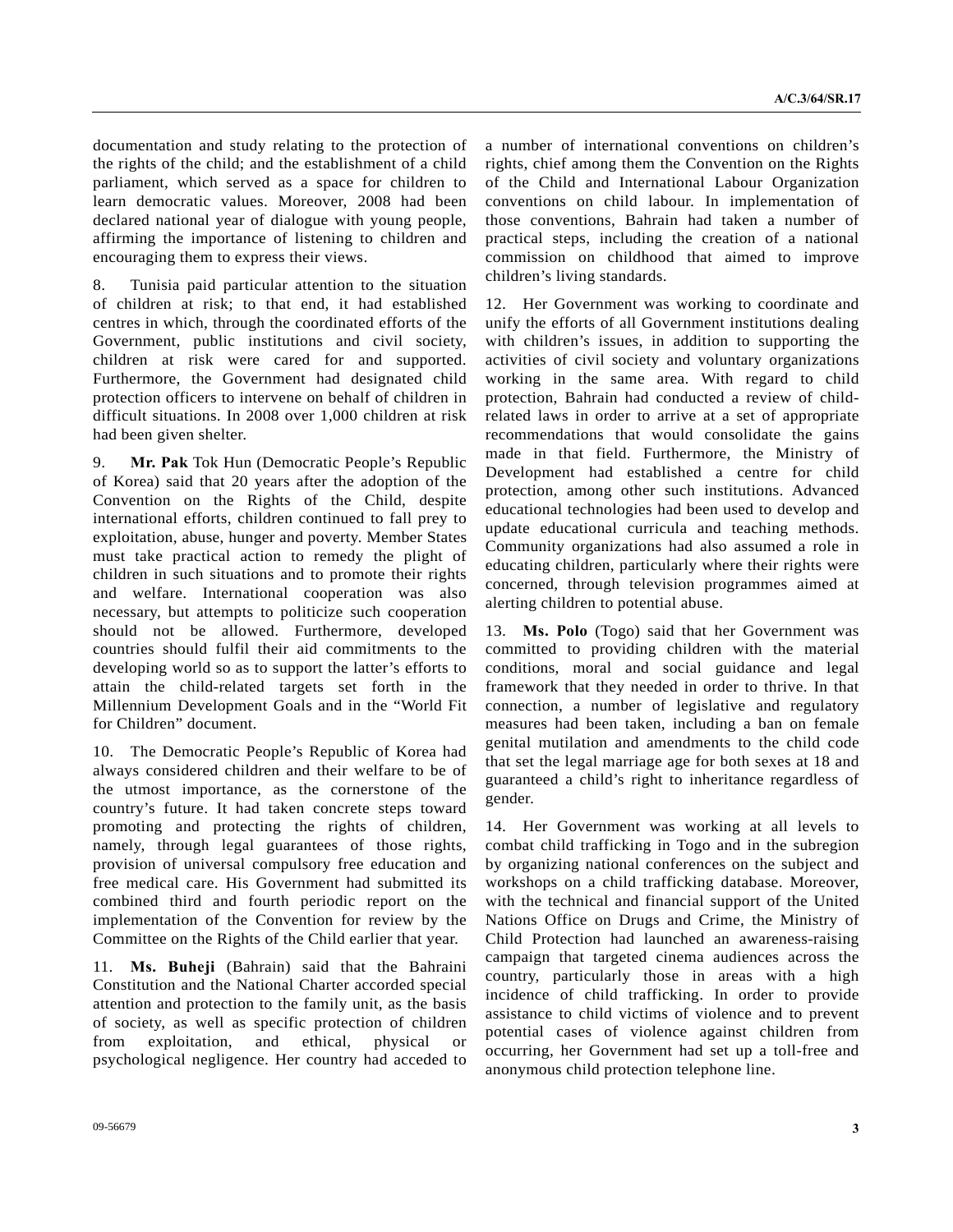15. In line with article 28 of the Convention and article 35 of the Togolese Constitution, primary education was free of charge as of the 2008-2009 academic year. Other education reform measures envisaged included teacher recruitment and training and school feeding programmes. The Togolese Child Code stipulated that actions or decisions concerning children must take into account all factors that might affect their mental, moral, physical or material wellbeing. The Code established the conditions and procedure of the adoption process, in which, as in all other matters concerning children, protecting the best interests of the child was the governing principle. Her country hoped to receive additional international support for its efforts to educate the population on the Convention through the mass media, traditional channels of information, pamphlets and training workshops.

16. **Mr. Bhattarai** (Nepal) said that the Interim Constitution of Nepal guaranteed the rights of children, as did several domestic laws and policies, some of which contained provisions against child labour and child trafficking. Furthermore, the National Action Plan on education aimed to expand and improve comprehensive early childhood care and education in order to ensure that by 2015 all children, particularly girls, children in difficult circumstances and those belonging to ethnic minorities, had access to free, compulsory, quality primary education. A number of child welfare programmes addressed the needs of street and at-risk children, among others.

17. Despite various challenges, Nepal had introduced free maternity services and free basic health care for women and children. The country had halved child and maternal mortality rates over the previous decade and was on course to meet the relevant Millennium Development Goals (MDGs). Acting on its commitment to protect the rights of all children, including those affected by armed conflict, his Government was implementing the recommendations of the Working Group of the Security Council on Children and Armed Conflict and had developed rehabilitation and reintegration programmes for underage combatants in consultation with the United Nations system. Additional international financial and technical assistance should be provided to developing countries, especially the least developed and those emerging from conflicts, in order to enable them to improve the quality of education, health and other services.

18. **Ms. Cerere** (Kenya) said that in Kenya, the biting drought was causing untold suffering to children and other vulnerable populations. Manmade and natural emergencies must be addressed, lest they undermine development targets. The tireless efforts exerted by the Government, its development partners, civil society and the private sector were beginning to make inroads in the struggle against diseases such as malaria and upper respiratory infections. However, those efforts were largely hampered by the flight of medical personnel, inadequate medical facilities and the high cost of medical equipment and commodities.

19. The Government's comprehensive health policy framework provided health services to children and adults alike, and the coverage provided exceeded the relevant standards set by the World Health Organization (WHO). In addition, the community health initiative aimed to address interrelated problems affecting maternal and child health. In order to properly address the problems faced by children, it was imperative to deal with the challenges faced by parents, particularly those arising from the financial and food crises. The Millennium Development Goals (MDGs) relating to children would not be achieved if those concerning their parents were not met. Furthermore, it was important to instil a culture of tolerance and peaceful conflict resolution in children; in that regard, her country supported the work of the Special Representative of the Secretary-General for Children and Armed Conflict.

20. The greatest stride made by Kenya in promoting children's rights was in the area of education. School enrolment had expanded exponentially, and retention was high, particularly since the introduction of tuitionfree secondary school education, putting Kenya on course to achieve MDG 2 by 2015. She thanked the United Nations Children's Fund (UNICEF), the World Food Programme (WFP) and the United Nations Development Programme (UNDP) for their continued support of Universal Primary Education (UPE) and the school feeding programme.

21. Her Government supported the appointment of the Special Representative on Violence against Children. Its own efforts in that area included the creation of a 24-hour toll-free hotline to report violations of children's rights, the adoption of a comprehensive policy aimed at protecting children from all forms of violence, the provision of free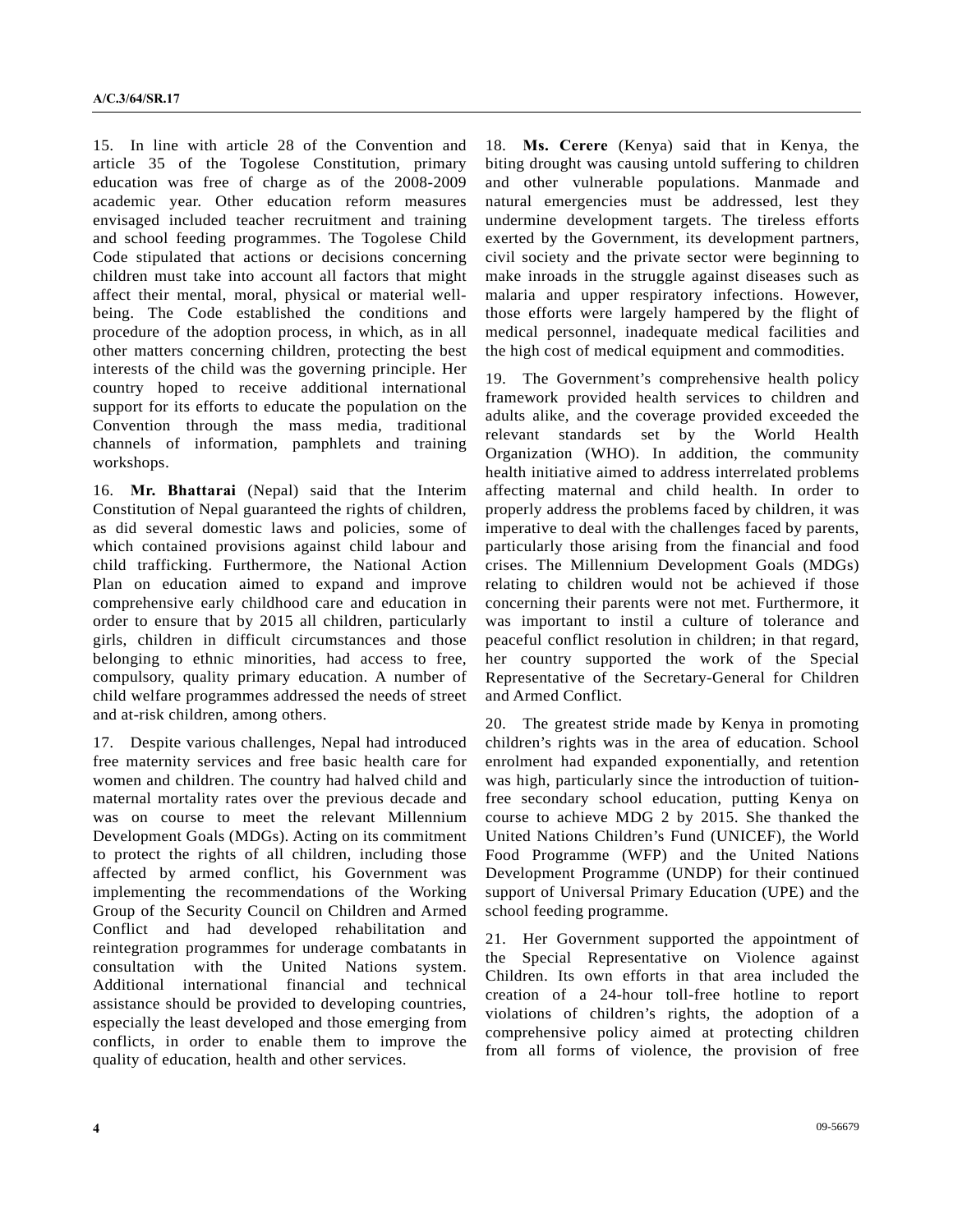counselling services for child victims of abuse, and passage of the Sexual Offences Act.

22. **Mr. Hermida Castillo** (Nicaragua) said that his Government's comprehensive policy on childhood and adolescence was being implemented through the Amor Programme, which brought together various sectors of Government and community organizations and was financed by the International Development Bank (IDB) and United Nations specialized agencies. Targeting the poorest areas of the country, activities and measures undertaken under the Programme included the establishment of a network of childcare, health and nutrition services in rural areas; restoration of the rights of at-risk children, including the rights to education, to family care and to a name; and the provision of protection to the children of migrant workers and persons deprived of liberty.

23. The Government was also working to eradicate child labour through the adoption of a protocol on its worst forms and to improve the juvenile justice system and prison conditions. The first and most important step towards creating a world fit for children was ensuring that their basic needs were met. In that connection, his country expressed appreciation for the donor community's continued support of its development programmes.

24. **Mr. Ganemtore** (Burkina Faso) said that his country attached great importance to protecting and promoting the rights of children, who made up over half of the population. Despite efforts made to promote child rights and welfare, major challenges remained, as nearly half of the children of Burkina Faso lived in poverty, a situation exacerbated by the recent floods that had swept the country. Furthermore, child and infant mortality remained high, school enrolment of girls lagged behind that of boys, and over a third of school-age children did not have access to education.

25. In order to address those challenges, a strategic framework for the promotion of child welfare had been adopted for the years 2008-2017. Under the framework, a national council for child survival, protection and development had been established, and a Government initiative aimed to expand access to and improve the quality of formal and informal education. In addition, a child parliament had been established to enable children to have their say on measures taken on their behalf.

26. **Mr. Garayev** (Azerbaijan) said that his country had made significant progress towards reducing infant and child mortality, as demonstrated by the results of a recent survey conducted with the support of UNICEF. The Government was also taking steps to address the situation of children living without parental care, its main aims being deinstitutionalization and returning children back to their families.

27. Despite its achievements in promoting the rights and welfare of children, his Government continued to face challenges, chief among them the protracted conflict with Armenia, which had occupied almost onefifth of Azerbaijani territory. As a result, Azerbaijan had one of the highest proportions of refugees and displaced persons in the world, large numbers of whom were children. Many children had grown up in camps or crowded temporary accommodations.

28. While the Government had made major efforts to solve the housing problems, the conflict remained an obstacle. Children had not been spared from the serious offences committed during the conflict, and they had even been targeted in some cases, as had happened one night in February 1992 when the town of Khojaly in the Nagorny Karabakh region of Azerbaijan had been captured by invading Armenian forces. More than 60 children had been intentionally killed, and dozens had been maimed and taken hostage. Furthermore, of more than 4,200 people reported missing in connection with the conflict, 47 were children.

29. With regard to violence against children, he expressed concern at the continued use of the death penalty for crimes committed before the age of 18, which was clearly in breach of the Convention on the Rights of the Child. In addition, it was essential for all States parties to withdraw their reservations to the Convention and its Protocols in order to facilitate its full implementation. Lastly, Azerbaijan stood ready to honour its commitments to advance the implementation of children's rights and significantly increase investments in and for children.

30. **Mr. Limeres** (Argentina) said that his country, in its national policy on children, sought to avoid overlapping efforts and duplication of structures and establishment of untimely objectives. The Convention on the Rights of the Child and the relevant national legislation established a model for action that took into account the fact that children and adolescents, in view of the special phase of their development, had rights in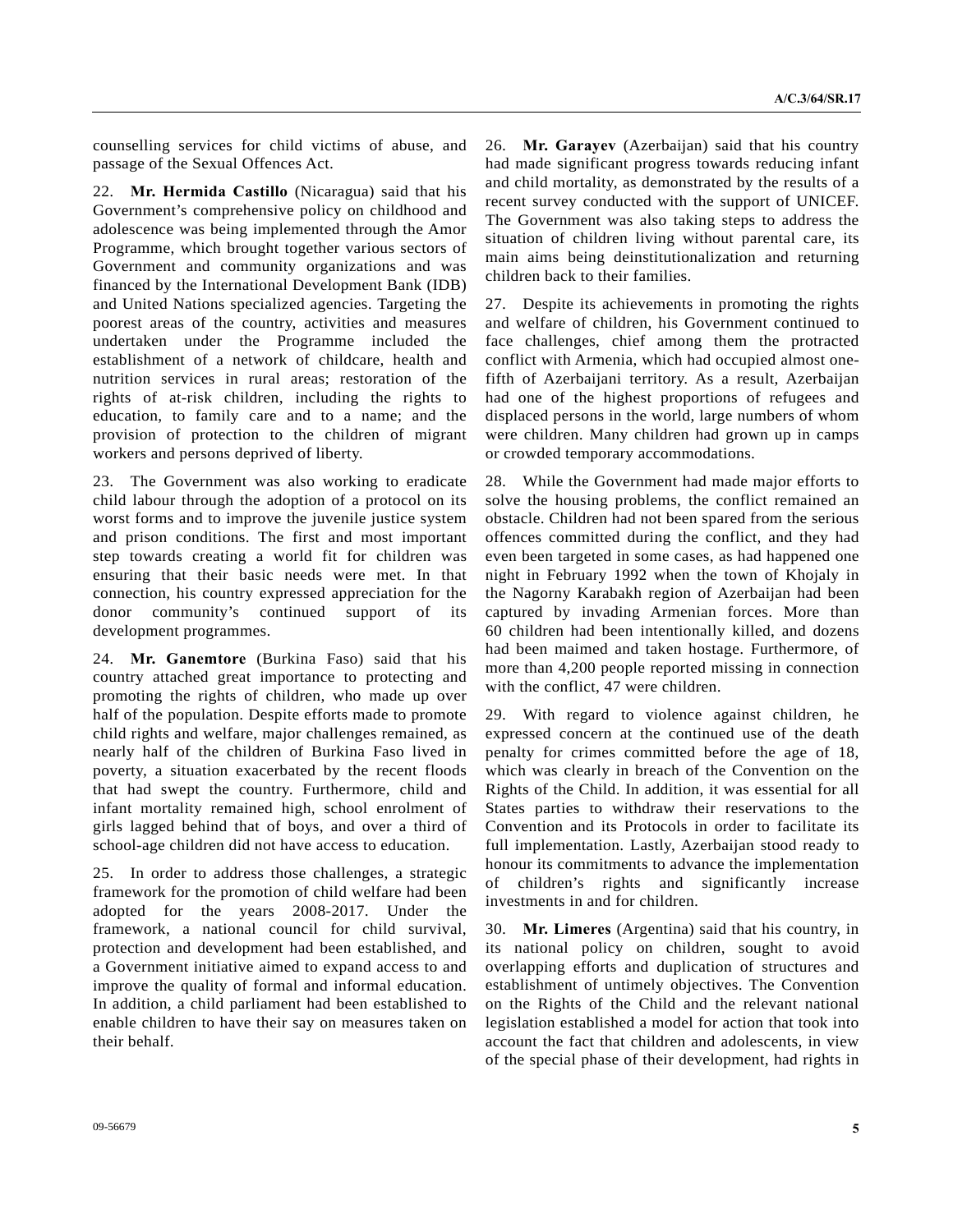addition to those possessed by all adults. Their opinion should be taken into account in all decision-making that affected them and should be a guiding pillar for public, State or private action in the promotion and protection of their rights. Children and their families should participate in the efforts of government entities and non-governmental organizations to ensure the enjoyment of their rights. In terms of resources, Argentina had increased its investment in children by over 30 per cent as a percentage of GDP over the period 1995-2009.

31. The development and implementation of effective multidisciplinary policies required a concerted effort by the national Government, the judiciary, Parliament and civil society, including trade unions, the private sector and civil society organizations. International cooperation, including South-South cooperation was an important tool to support national efforts to achieve the goals set out in the "World Fit for Children" document and the Millennium Development Goals. Argentina had signed an agreement with the United Nations Children's Fund (UNICEF) and was working on various cooperation projects. His country had also received technical assistance and cooperation from a number of international organizations.

32. His Government, together with civil society, was fighting against impunity and for the eradication of enforced disappearances. Intense efforts had been made to return children to their families, and over a hundred children had already been located. Argentina was deeply committed to the implementation of the principles and objectives of the "World Fit for Children" document. Its national policy was based on the first of those principles: "Put children first".

33. **Ms. Al-Raqadi** (Oman) said that her country had made significant gains in promoting the rights and welfare of Omani children. Oman had ratified a number of international instruments that protected the rights of children, chief among them the Convention on the Rights of the Child and the United Nations Convention against Transnational Organized Crime. Furthermore, national laws guaranteed equality among all citizens in terms of their rights and responsibilities, as well as the right to citizenship for children born of unknown fathers.

34. A national commission for the protection of childhood had been established to follow up on the implementation of the Convention on the Rights of the Child. In addition, the Ministry of Social Development had set up national working groups throughout the Sultanate to investigate cases of child abuse in all its forms and extend assistance and protection to child victims of abuse. The infant mortality rate had decreased significantly in Oman and had been ranked 138th in the world in 2008. Malnutrition remained a major challenge, and the Ministry of Health was actively collaborating with other Government ministries and UNICEF to address the problem.

35. **Ms. Rusaro** (Rwanda), speaking as her country's youth delegate, said Rwanda still bore the burden of the effects of the 1994 genocide, which had radically altered its demographic composition. Widows, orphans and neglected minors accounted for a significant percentage of the population, and victims of genocide were living side by side with the perpetrators. The number of street children in urban centres had increased, while in rural areas many children were heads of households working to support their siblings. Rwanda had over 101,000 households headed by children, three-quarters of them girls. In recent years, economic, social and political transformations had taken place. Children were actively contributing to the efforts to ensure a brighter future and her country's experience offered a beacon of hope to all.

36. **Ms. Sulimani** (Sierra Leone) said that her country had a greater obligation to promote and protect the rights of children as a result of the decade-long brutal rebel war. Even before ratifying the Optional Protocol to the Convention on the Rights of the Child on the involvement of children in armed conflict, Sierra Leone had made sure that the children involved in the war had been successfully demobilized and reintegrated into their communities.

37. Sierra Leone was committed to ratifying the International Labour Organization Convention No. 182 on the Worst Forms of Child Labour and already had laws prohibiting night employment for children below the age of 18 years and employment in underground mines for children below the age of 16 years. There were also punitive measures for parents whose children were found on the streets during school hours. There was a national plan of action to address the major areas of the "World Fit for Children" document. Great progress had been made in the area of health, with a significant increase in immunization coverage, while in education, the number of primary schools had been increased, with net enrolment of 69 per cent.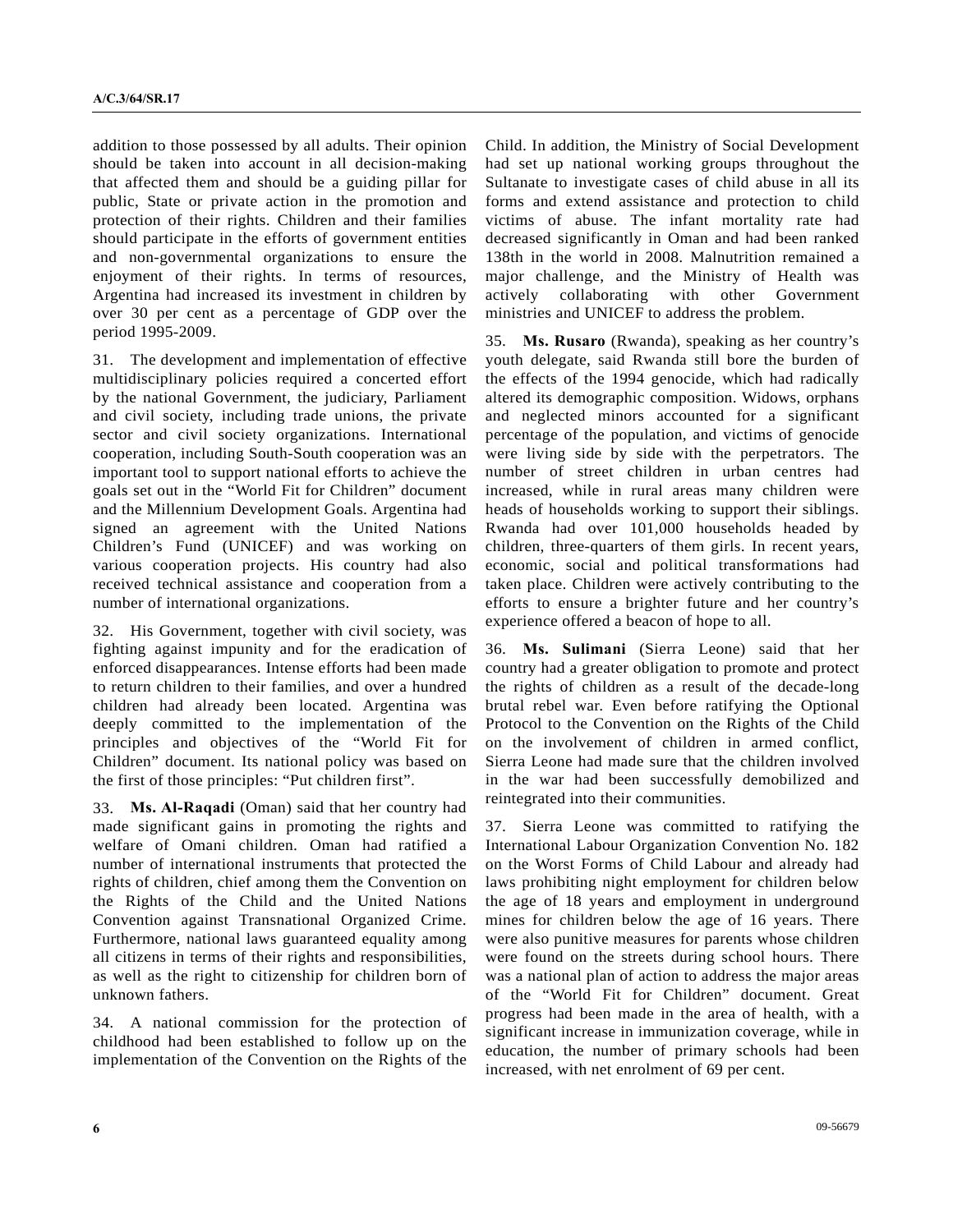38. The Special Court for Sierra Leone had reached a landmark verdict in April 2009 in the cases of individuals who had recruited children under the age of 15 years to participate in hostilities. A national children's rights act had been passed and a national Commission for Human Rights established. The issue of female genital mutilation was now discussed openly, which was a milestone in Sierra Leone's history. A number of groups were advocating termination of such practices and a nationwide sensitization campaign was under way. With international assistance and cooperation, Sierra Leone had managed to bring about a marked improvement in the protection and promotion of the rights of the child. Her Government would appreciate the continued and sustained assistance of the United Nations and other international actors.

39. **Mr. Samarasinghe** (Sri Lanka) said that consistent investment in free education and policies conducive to universal access to education from the primary to university levels had resulted in a national literacy rate of 93 per cent. Sri Lanka was on track for reaching the target of universal primary education, as well as for ensuring school gender parity and providing reproductive health services. There had been a sustained decline in child and maternal mortality rates. Child immunization was already universal, and the free public health system had improved child health.

40. Sri Lanka was committed to ensuring the rights of children with disabilities and a comprehensive law was being drafted to ensure full compliance with the Convention on the Rights of Persons with Disabilities. The Children and Young Persons Ordinance imposed heavy penalties for exploitation of children, and the Penal Code had been amended to increase the penalties for sexual exploitation of children. There was strict legislation on the rights of adopted children, and Sri Lanka was a party to the Hague Convention on Protection of Children and Cooperation in respect of Inter-country Adoptions. The National Child Protection Authority led efforts to prevent child abuse, prosecute offenders, foster awareness of children's rights, provide advice to the Government and assist victims of abuse. The laws against child trafficking were in line with the Protocol to Prevent, Suppress and Punish Trafficking in Persons, especially Women and Children, supplementing the United Nations Convention against Transnational Organized Crime.

41. With the end of the armed conflict in Sri Lanka, the abhorrent practice of using innocent children in

armed combat had come to an end. Former child combatants were undergoing comprehensive rehabilitation and integration at special centres set up with the assistance of UNICEF and ILO. They were treated as victims and not as detainees. Parents could now bring up their children in a secure environment. The reunification and resettlement of displaced families was continuing. Teams from the Office of the United Nations High Commissioner for Refugees (UNHCR) and UNICEF visited the villages of internally displaced children, who continued to attend classes and take examinations.

42. **Mr. Tachie-Menson** (Ghana) said that Ghana had extensively amended its legislation against violence, exploitation and abuse of children, including the Children's Act, the Juvenile Justice Act, the Domestic Violence Act, the Human Trafficking Act and the Persons with Disability Act. New policies had been introduced to advance the protection of children, including the Early Childhood Care and Development Policy, the Gender and Children Policy and the Draft Street Children in Ghana Policy Framework. The major problem was lack of effective implementation, poor capacity of institutions, resource constraints, the existence of inhibitive sociocultural practices and data gaps.

43. Greater collaboration between the United Nations bodies and the World Bank was needed to increase action to achieve the Millennium Development Goals relating to health and education. The United Nations and Member States should strengthen advocacy to address all forms of violence against children. The provision of technical and financial resources was of paramount importance in that regard.

44. **Mr. Giorgio** (Eritrea) said that his country, as a party to the Convention on the Rights of the Child and its two Optional Protocols, had strengthened its coordination and monitoring mechanism by establishing an integrated early childhood development programme to enhance their implementation. The Government's long-standing policy had been to reduce poverty through rapid economic growth and accelerated human development. The food security strategy addressed the nutritional needs of children, and therapeutic feeding centres had been established at hospitals and health centres. Eritrea was on track to achieving the Millennium Development Goal 4: reducing child mortality.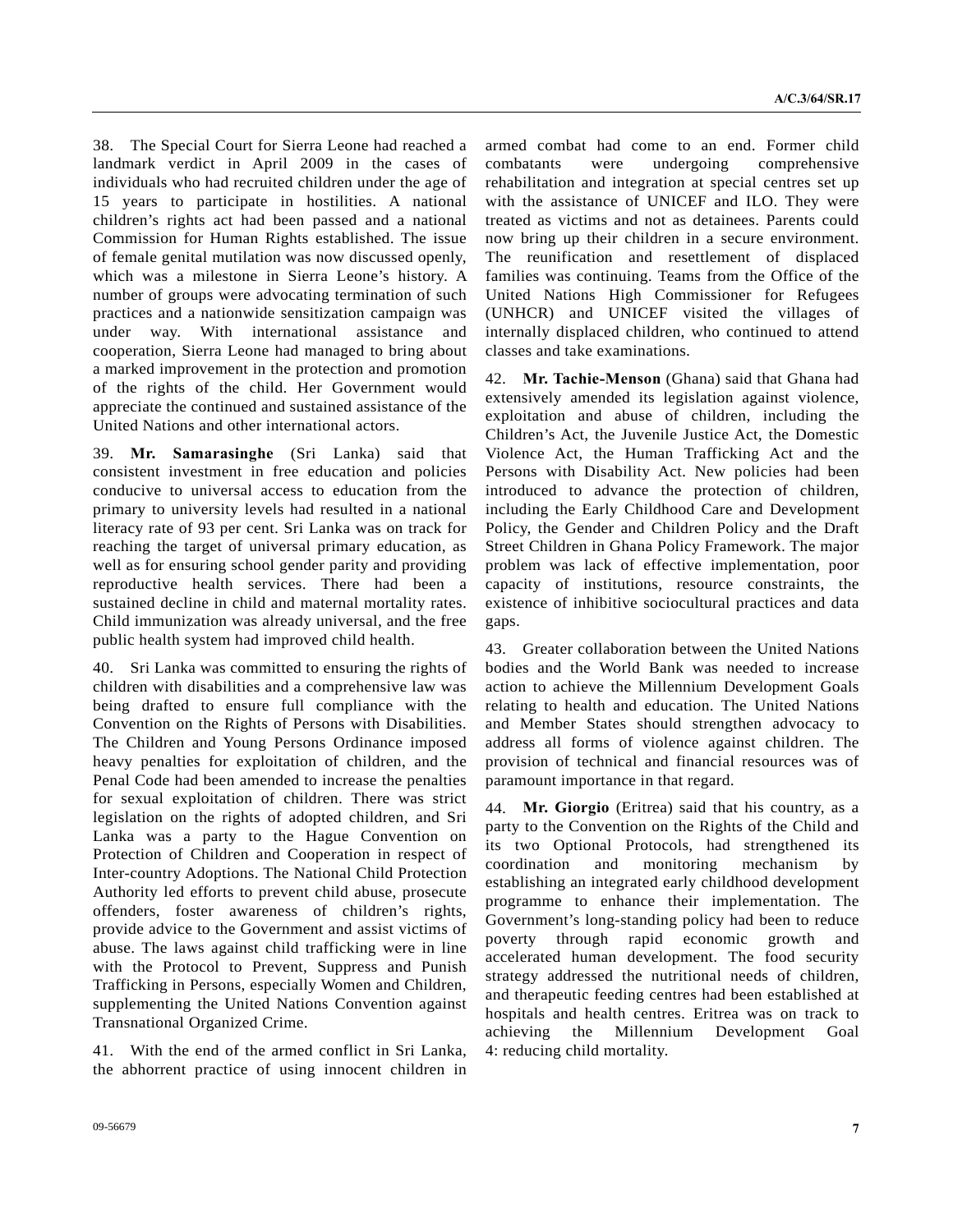45. The programme for integrated management of childhood illnesses had brought health improvements. Immunization and nutrition programmes and the distribution of insecticide-treated bed nets had reduced mortality rates over the past few years. Free education had contributed to the expansion of educational opportunities for vulnerable and disadvantaged groups, including disabled children. The Government was also working to narrow the gender gap in education.

46. Other initiatives included a national action plan to implement the ban on female genital mutilation and a plan of action to combat the commercial exploitation of children. Orphans were being reintegrated with their extended families or in group homes in order to reduce the number of children cared for in institutions. Lastly, Eritrea had endorsed the Paris Commitments to protect children from unlawful recruitment or use by armed forces or armed groups.

47. **Ms. Nawaz** (Pakistan) said that efforts to improve basic health and education services, the reduction of maternal and child mortality and global partnerships should remain the priorities for the wellbeing of children for the next decade. Pakistan placed great emphasis on fulfilling its international human rights commitments and had recently presented its combined third and fourth periodic report to the Committee on the Rights of the Child in Geneva.

48. A child protection bill prepared in consultation with all stakeholders would soon be presented to the National Assembly. It defined and criminalized child pornography and child sexual abuse and increased the penalties for offences against children. A Child Complaint Cell had been set up at the federal level to redress children's grievances. A child protection management information system had been established with support from UNICEF and covered the areas of child sexual exploitation, juvenile justice, child trafficking, family and alternative care, and violence against children. A social protection scheme provided coverage for children with multiple or severe disabilities, who would receive a monthly stipend to cover their basic needs.

49. **Mr. El Mkhantar** (Morocco) said that, as part of a cooperation programme with the United Nations Educational, Scientific and Cultural Organization (UNESCO), Morocco was organizing continuing education and training courses abroad for judges and juvenile judges, in order to familiarize them with

international norms relating to children's rights and juvenile justice. Morocco had established an annual literacy strategy with the goal of reducing the illiteracy rate to 20 per cent by the year 2010. Illiteracy should be eliminated by 2015, and education should be provided for all children by 2010.

50. In July 2009, Morocco had hosted an international seminar on human rights education and training. The seminar had served to renew the international consensus on the importance of a United Nations declaration on that subject. Lastly, she stressed that the task of protecting the rights of children required the full support of the international community and a sustained commitment by the United Nations to provide technical assistance.

51. **Ms. Filip** (Observer for the Inter-Parliamentary Union (IPU)) said that, in 2008, the Union and the Countdown to 2015 Conference on Maternal, Newborn and Child Survival had joined forces to promote maternal, newborn and child health in 68 countries. IPU was continuing to support parliaments in actions in that area. Another challenge for parliaments was how to ensure adequate representation of children. In the current year, IPU had focused its attention on Latin America and initiatives to address violence against children in that region, as child protection legislation in many countries was inadequate.

52. Statistics showed that each year, 40 million children in Latin America and the Caribbean suffered severe abuse. IPU and UNICEF had supported a regional seminar held in San José, Costa Rica, in August 2009 to address that issue. Delegates had examined legislative frameworks and discussed the allocation and oversight of resources for child protection, with particular attention to ensuring the participation of children and adolescents in parliamentary processes.

53. **Mr. von Flüe** (Observer for the International Committee of the Red Cross (ICRC)) said that ICRC placed considerable emphasis on the theme of children affected by armed conflict and other situations of violence. Detained children were a vulnerable group that was not given sufficient attention. In 2008 alone, ICRC had visited over 1,500 detained children in countries affected by conflict or other situations of violence across the globe. The participation of children in hostilities was often accompanied by an increase in the numbers of detained children. Children as young as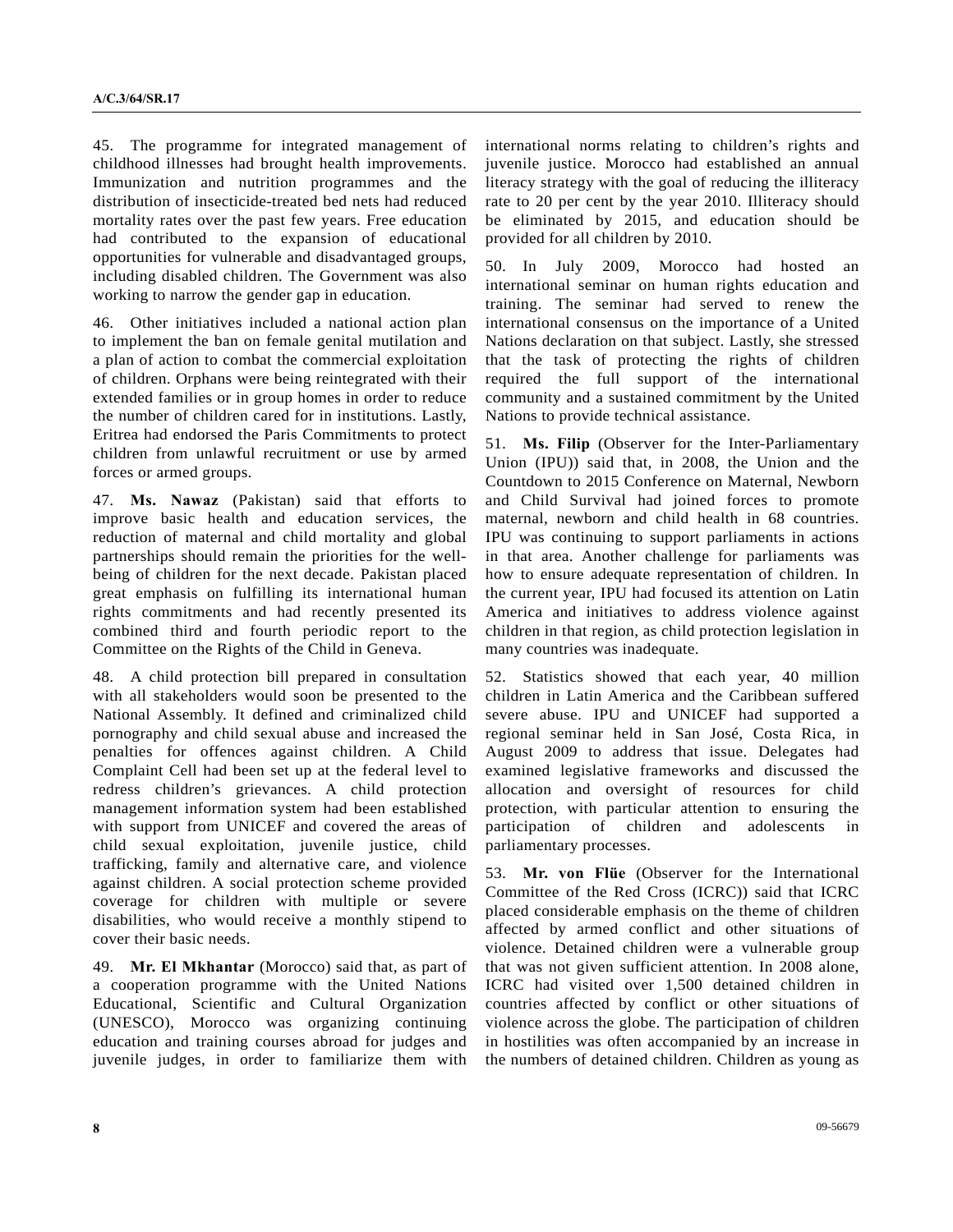nine years were accused of being insurgents or terrorists. Other children accompanied their parents in prison or had been imprisoned only as a means of taking them off the streets. Detention conditions almost always became worse in situations of armed conflict.

54. Detained children were vulnerable, deprived of family protection and an education, and sometimes used as cheap labour. ICRC was in constant dialogue with the detaining authorities, assisting them, if necessary, to improve the detention conditions of prisoners in general and of children and other vulnerable persons in particular. Assistance was also provided for detainees to maintain contact with their families.

55. Children should be detained only as a measure of last resort and for the shortest possible period of time; they were entitled to specific care and protection, including the right to communicate with their parents. They should be held in detention separately from adults; and they had the right to challenge the legality of their detention. Lastly, capital punishment was prohibited under both international humanitarian law and human rights law for offences committed by persons under 18 years of age. The Convention on the Rights of the Child also prohibited the sentencing of children to life imprisonment.

56. **Mr. Kooijmans** (Observer for the International Labour Organization (ILO)) said that the Committee's discussion in the previous year had resulted in the adoption of General Assembly resolution 63/241 on the rights of the child, which focused on child labour. That had reinforced existing International Labour Organization (ILO) instruments and given a new impulse to the efforts to eradicate child labour.

57. The two main ILO standards on child labour had been widely ratified. The Worst Forms of Child Labour Convention (No. 182) had been ratified by 171 States and the Minimum Age Convention (No. 138) by 154 States. The Government of the Netherlands, in cooperation with ILO, was convening a Global Conference on Child Labour in May 2010, which would focus on integrating the elimination of child labour into global education, development and human rights frameworks and was expected to adopt a road map to achieve the goal of eliminating the worst forms of child labour by 2016.

58. The economic crisis could lead to more children entering the workforce, and policy responses should

ensure that core services were delivered to vulnerable households, with social and educational services provided to the most vulnerable. ILO invited Member States to endorse the conclusions and recommendations contained in the Secretary-General's report on the status of the Convention on the Rights of the Child (A/64/172) and to work with agencies such as ILO and UNICEF to shape their national responses to child labour.

59. **Mr. Lindal** (Observer for the Sovereign Military Order of Malta) said that the Order would continue to make the inclusion of girl children in their health and education programmes a requirement and supported the work of United Nations agencies focusing on the girl child. The Order also supported all measures to eliminate the killing of children and other civilians in situations of conflict and the conscription of child soldiers and hoped that the Security Council would address those specific areas in its debate on the protection of civilians.

60. Since over 15,000 newborns were born in the facilities of the Order every year, it was acutely aware of the provisions needed for health systems to remain effective. The designation of 2008 as the International Year of Sanitation had indicated the need to improve sanitation facilities and hygiene education programmes worldwide. The Order's work in that area relied on the continued support of United Nations agencies and Member States. The Order remained committed to responding to the challenges confronting children in the realization of their most fundamental rights.

61. **Mr. Davide** (Philippines) said that his Government's national strategic plan for children's development, the Child 21 Plan, set out a road map to build a child-sensitive and child-friendly society in the twenty-first century. The national plan was consistent with the principles of the Convention on the Rights of the Child, the "World Fit for Children" Declaration and the Millennium Development Goals.

62. In the past six years, the Philippines had enacted a number of laws to strengthen its child protection legislation, including the Anti-Trafficking in Persons, particularly Women and Children, Act and the Elimination of the Worst Forms of Child Labor Law. Amendments had been made to the Family Code and the Magna Carta for Persons with Disabilities. Bills against torture, including of children, and child pornography were pending in Congress.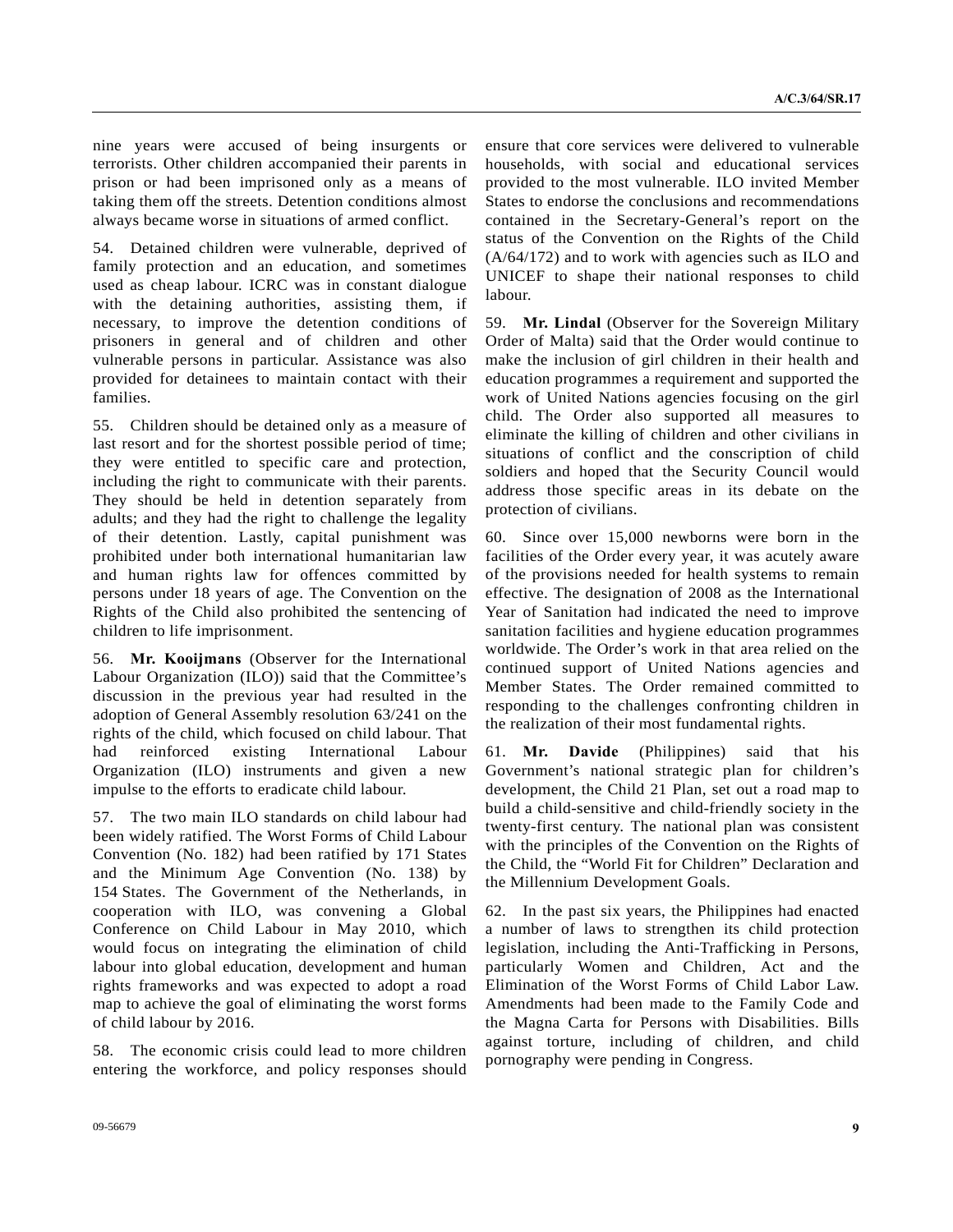63. The National Statistics Office was implementing the Unregistered Children Project to close the gap in registered births. The Plan of Action for Nutrition had increased its focus on children and other nutritional programmes were also geared to addressing children's needs. Those efforts had resulted in a decline in infant mortality. The Government was also working with international development partners to expand the number of public schools, classrooms and laboratories for school children.

64. The national Plan of Action to End Violence Against Children had led to the establishment of women's and children's units within the Philippine National Police. A children's defence fund had also been created. The Government was resolute in its efforts to protect children in the context of peace processes in the country. It had recently presented its combined third and fourth periodic report on the implementation of the Convention on the Rights of the Child. The UNICEF country programme in the Philippines, originally scheduled to finish in December 2009, had just been extended for another two years.

65. **Ms. Romulus** (Haiti) said that the Inter-American Development Bank had financed a pilot project for research on gender stereotypes in Haitian school textbooks. The results had shown a greater number of male figures, both in text and in images, and few images showing men and women together. Men were depicted at work and women at the market, boys in the street and girls at home. The books reproduced the gender stereotypes that existed in Haiti but were no longer appropriate for contemporary society. Education for children contributed to rebuilding society, and the Ministry of Education had received recommendations for a review of school textbooks. Future publications would be more balanced, depicting women in a broader range of professional activities.

66. Haiti had ratified the Convention on the Rights of the Child and the Worst Forms of Child Labour Convention. The State no longer authorized children's employment in domestic service, although the practice still continued illegally. The true solution was to reduce the extreme poverty that led to that situation.

67. **Mr. Ould Ghadi** (Mauritania) said that a number of Government programmes aimed at promoting citizens' health and education as well as combating ignorance had had a positive impact on the situation of the rights of children. The Ministry for Women's

Promotion, Childhood and the Family was elaborating and implementing child-related policies, in addition to training child protection officers and early education staff. In support of the Ministry's activities, a national council on childhood was created, along with a national commission against sexual violence, including female genital mutilation, which was criminalized under Mauritanian law.

68. Mauritania had adopted a personal status law that banned early marriage and made education compulsory for children aged 6 to 14 years, as well as a revised law on child labour. In implementation of domestic legislation and of the numerous human rights conventions to which it was a Party, including the Convention on the Rights of the Child, his Government had taken punitive measures against child trafficking, early marriage, child labour, and sexual assault and exploitation of children.

## *Statements made in exercise of the right of reply*

69. **Ms. Shanidze** (Georgia) said that the Russian Federation's statement made in exercise of the right of reply on the previous day had been consistent with Moscow's position of denying responsibility for the tragic events of the conflict. The Russian Federation had tried to corrupt the content of the report of the Independent International Fact-Finding Mission on the Conflict in Georgia, which made no reference to Georgian troops using indiscriminate military force against civilians.

70. The armed conflict did not begin in August 2008. The report stated that the conflict on the night of 7 to 8 August was only the culminating point of a long period of increased tensions, provocations and incidents and that acts perpetrated against ethnic Georgians inside and outside of South Ossetia must be considered violations of international humanitarian law and in many cases international human rights law. Furthermore, all South Ossetian military actions directed against the Georgian armed forces after the entry into force of the 12 August 2008 ceasefire agreement were also illegal.

71. **Mr. Rakovskiy** (Russian Federation) said that the text of the report of the Fact-Finding Mission was available on the Internet. Volume I stated that: "On the night of 7 to 8 August 2008, a sustained Georgian artillery attack struck the town of Tskhinvali." (p. 10, para. 2); "The shelling of Tskhinvali by the Georgian